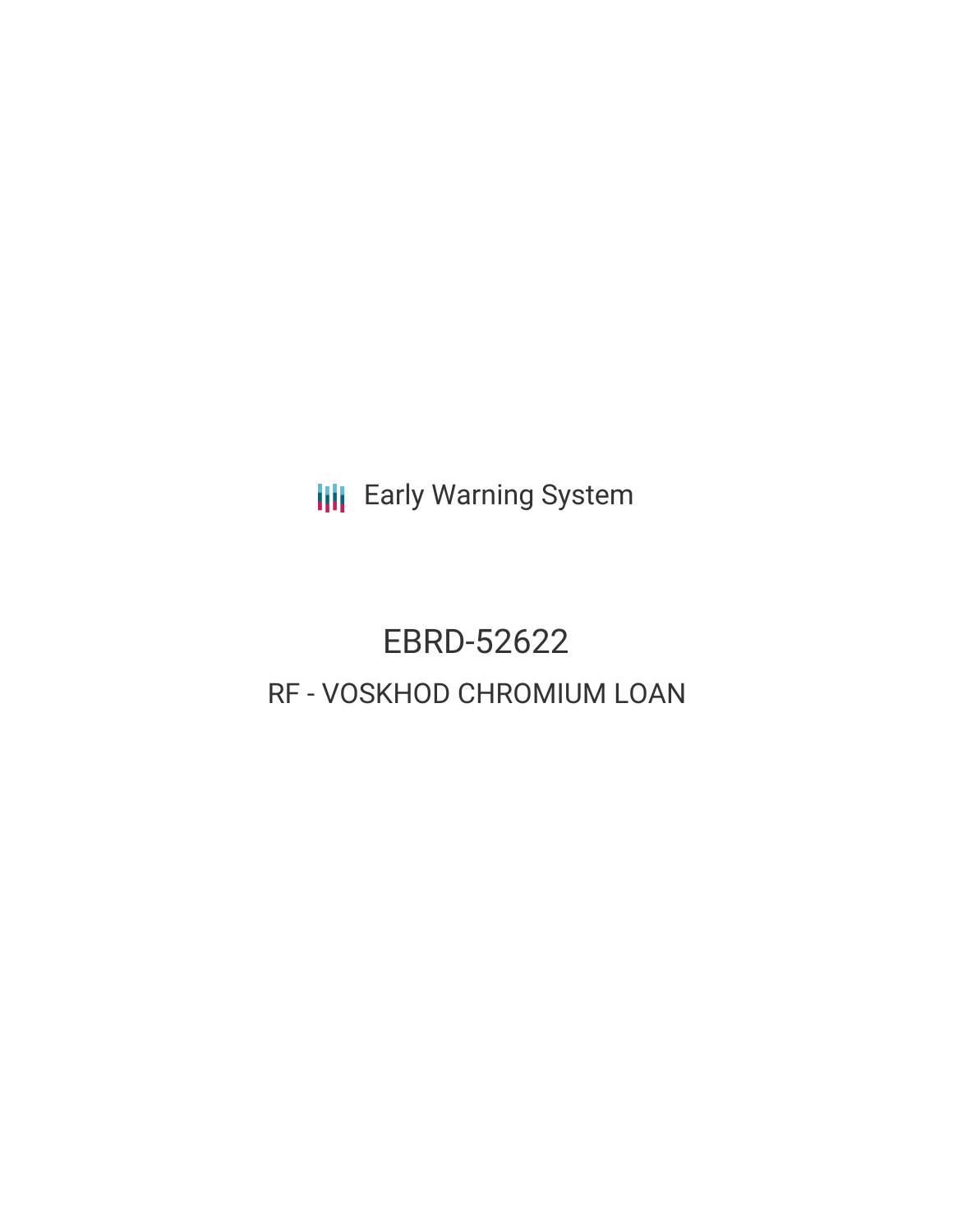

# **Quick Facts**

| <b>Countries</b>               | Kazakhstan                                              |  |  |  |
|--------------------------------|---------------------------------------------------------|--|--|--|
| <b>Financial Institutions</b>  | European Bank for Reconstruction and Development (EBRD) |  |  |  |
| <b>Status</b>                  | Approved                                                |  |  |  |
| <b>Bank Risk Rating</b>        | B                                                       |  |  |  |
| <b>Voting Date</b>             | 2021-03-26                                              |  |  |  |
| <b>Borrower</b>                | <b>VOSKHOD CHROME LLP</b>                               |  |  |  |
| <b>Sectors</b>                 | Mining                                                  |  |  |  |
| <b>Investment Type(s)</b>      | Loan                                                    |  |  |  |
| <b>Investment Amount (USD)</b> | $$15.00$ million                                        |  |  |  |
| <b>Project Cost (USD)</b>      | \$15.00 million                                         |  |  |  |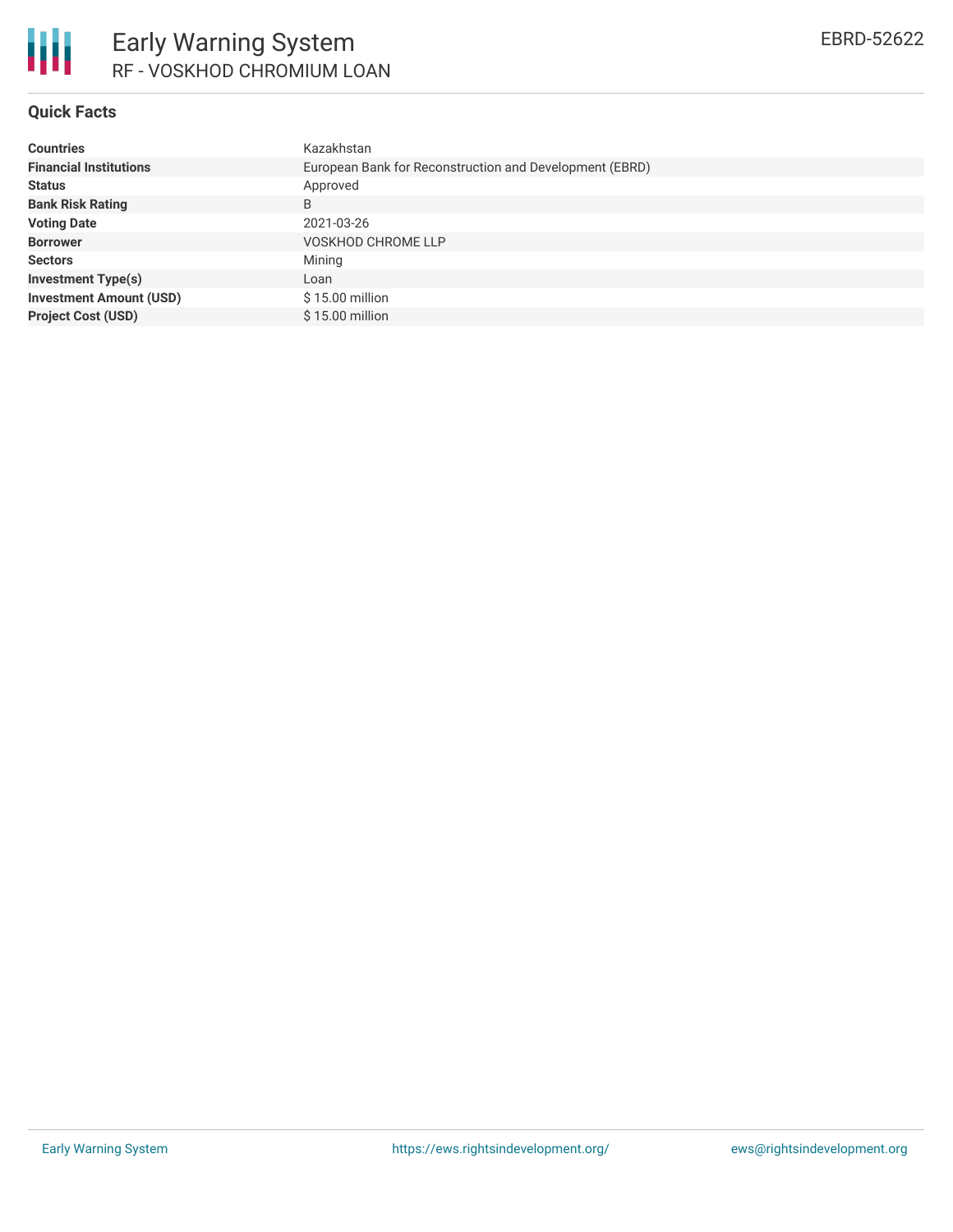

# **Project Description**

Under this project, EBRD is going to provide a loan-US\$ 15 million to Voskhod Oriel LLP and Voskhod Chrome LLP (Voskhod),the companies operating a chromium mine in Kazakhstan.

### **PROJECT OBJECTIVES**

This project is considered to be Bank's Strategy for Kazakhstan and Extractive Mining Industries Strategy and COVID-19 response.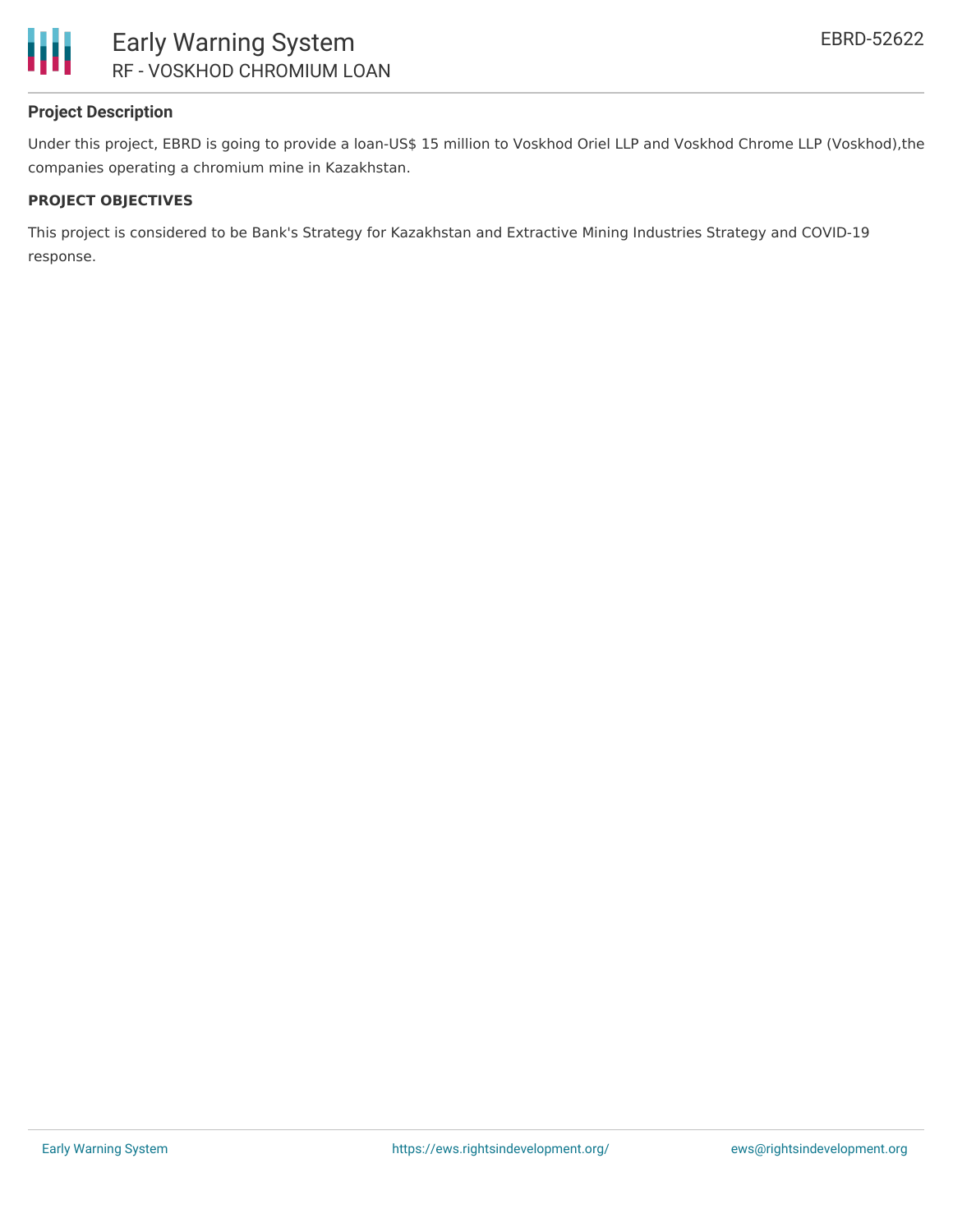

# **Investment Description**

European Bank for Reconstruction and Development (EBRD)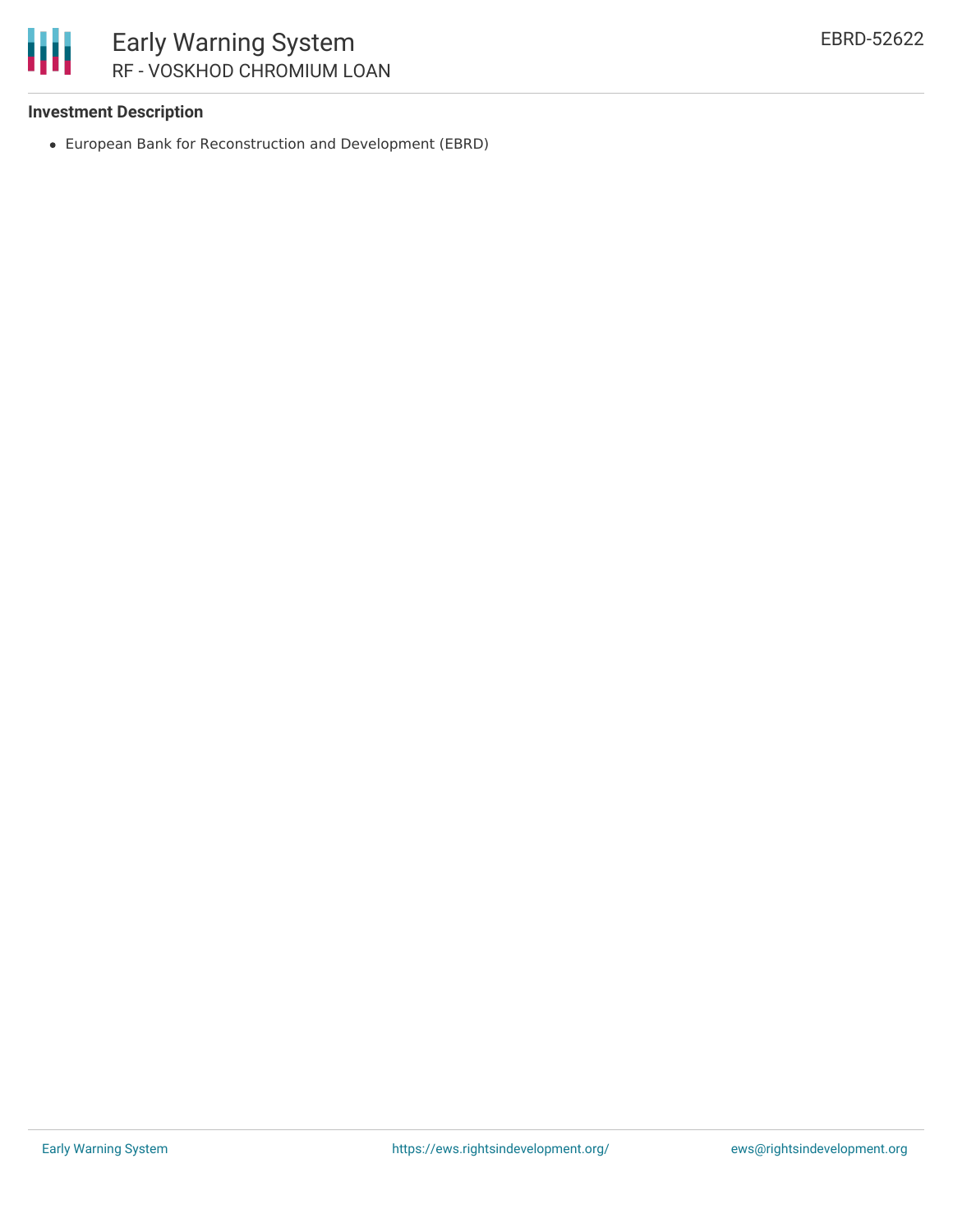

### **Private Actors Description**

Voskhod Oriel LLP and Voskhod Chrome LLP are two limited liability partnerships incorporated in Kazakhstan. Voskhod Oriel LLP is engaged in extraction of chrome ore. Voskhod Chrome LLP operates a chrome ore concentrating plant.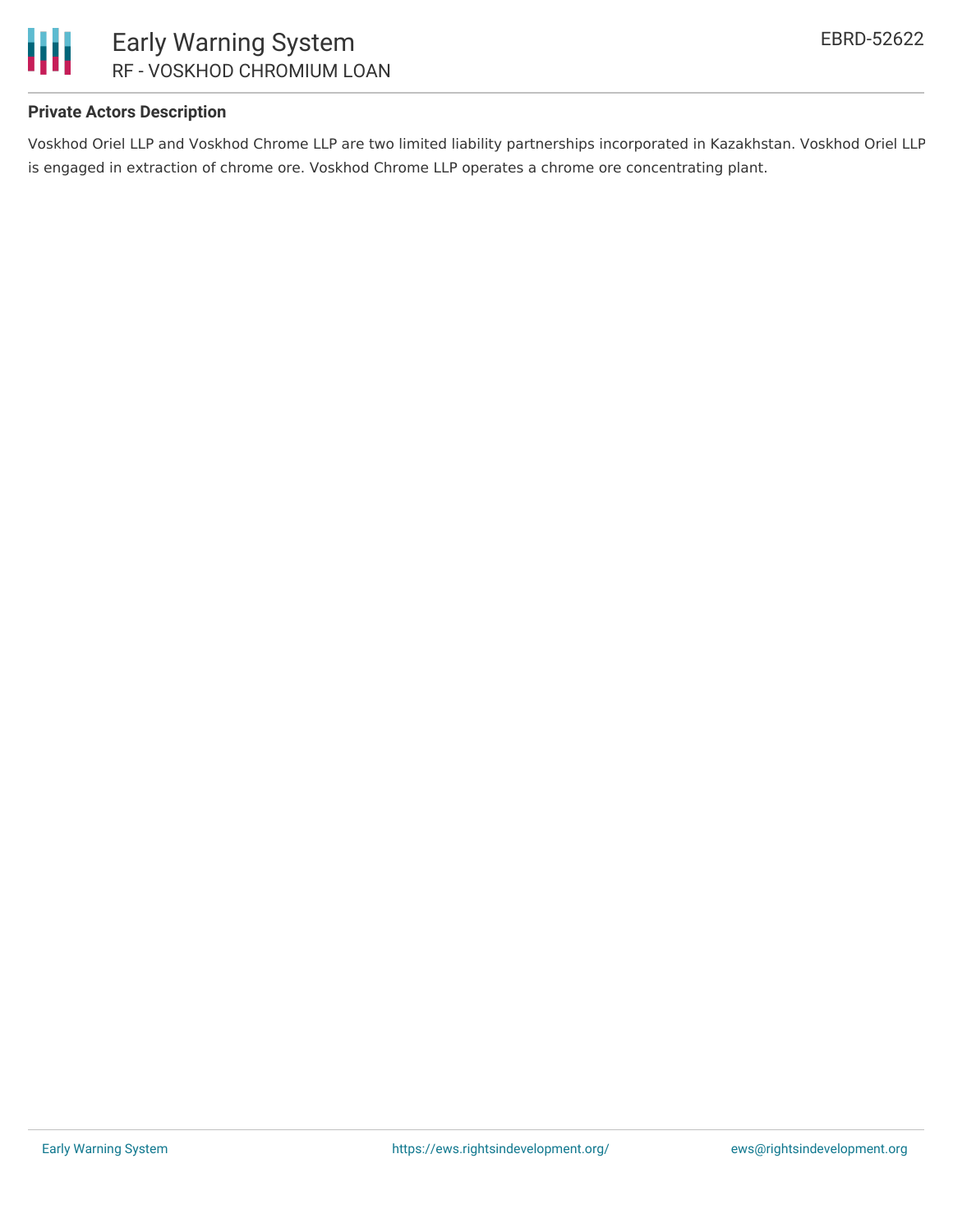

# Early Warning System RF - VOSKHOD CHROMIUM LOAN

| <b>Private Actor 1</b> | <b>Private Actor</b><br><b>Role</b> | <b>Private Actor</b><br>Sector | <b>Relation</b> | <b>Private Actor 2</b> | <b>Private Actor</b><br>2 Role | <b>Private Actor</b><br>2 Sector |
|------------------------|-------------------------------------|--------------------------------|-----------------|------------------------|--------------------------------|----------------------------------|
| . .                    |                                     | $\sim$                         | $\sim$          | VOSKHOD CHROME LLP     | Client                         | Mining                           |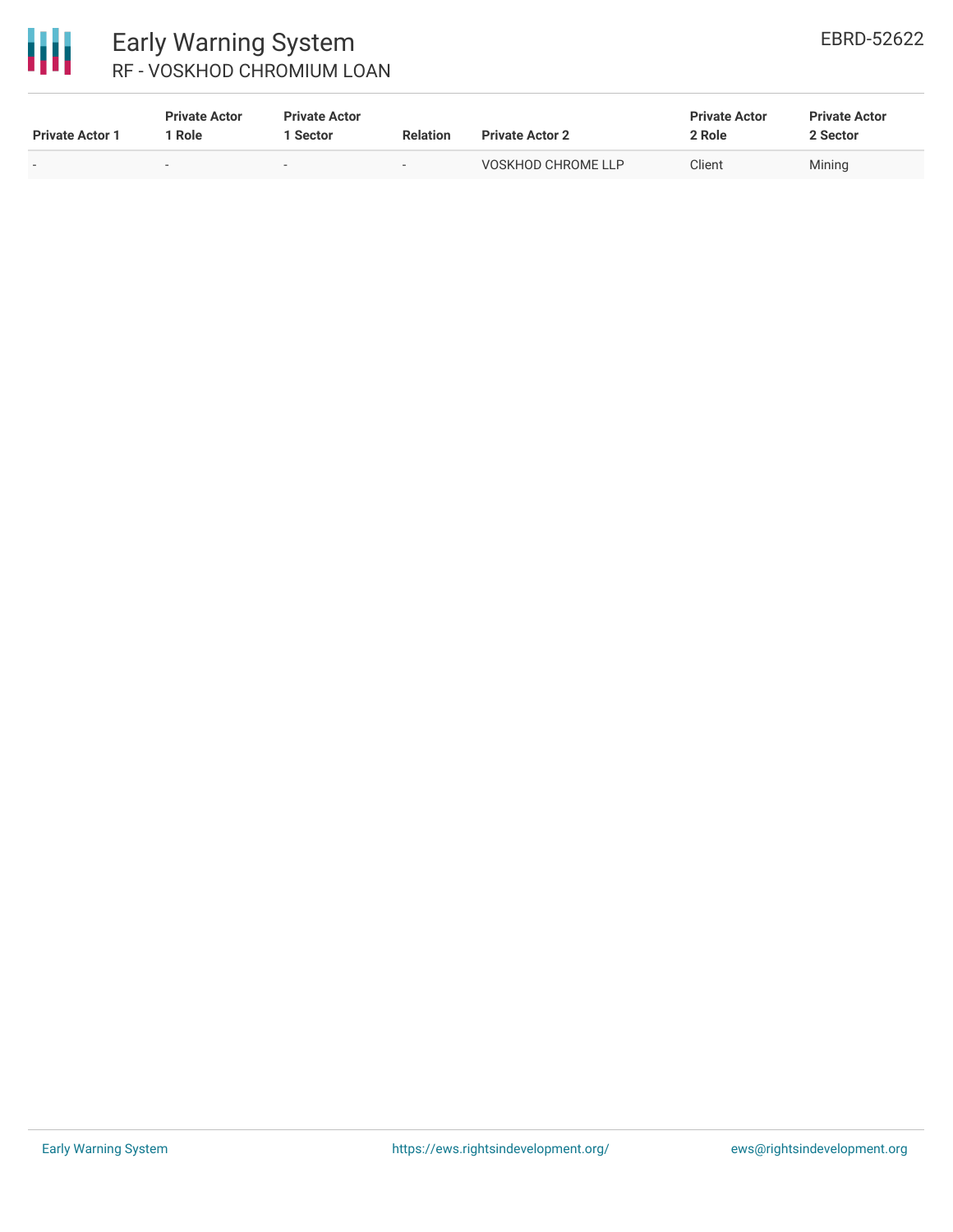### **Contact Information**

### **COMPANY CONTACT INFORMATION**

Serdar Ates, Structured Finance Manager Yildirim Holding A.S.serdar.ates@yildirimgroup.com+90 212 290 30 80YILDIRIM Tower, Maslak Mahallesi, Tasyoncasi Sok. No:1C B2 Blok, 34485 Sariyer / Istanbul Turkey

### **ACCESS TO INFORMATION**

You can request information by emailing: accessinfo@ebrd.com or by using this electronic form: https://www.ebrd.com/eform/information-request

### **ACCOUNTABILITY MECHANISM OF EBRD**

The Project Complaint Mechanism (PCM) is the independent complaint mechanism and fact-finding body for people who have been or are likely to be adversely affected by an European Bank for Reconstruction and Development (EBRD)-financed project. If you submit a complaint to the PCM, it may assess compliance with EBRD's own policies and procedures to prevent harm to the environment or communities or it may assist you in resolving the problem that led to the complaint through a dialogue with those implementing the project. Additionally, the PCM has the authority to recommend a project be suspended in the event that harm is imminent.

You can contact the PCM at: pcm@ebrd.com or you can submit a complaint online using an online form at: http://www.ebrd.com/eform/pcm/complaint\_form?language=en

You can learn more about the PCM and how to file a complaint at: http://www.ebrd.com/work-with-us/project-finance/projectcomplaint-mechanism.html